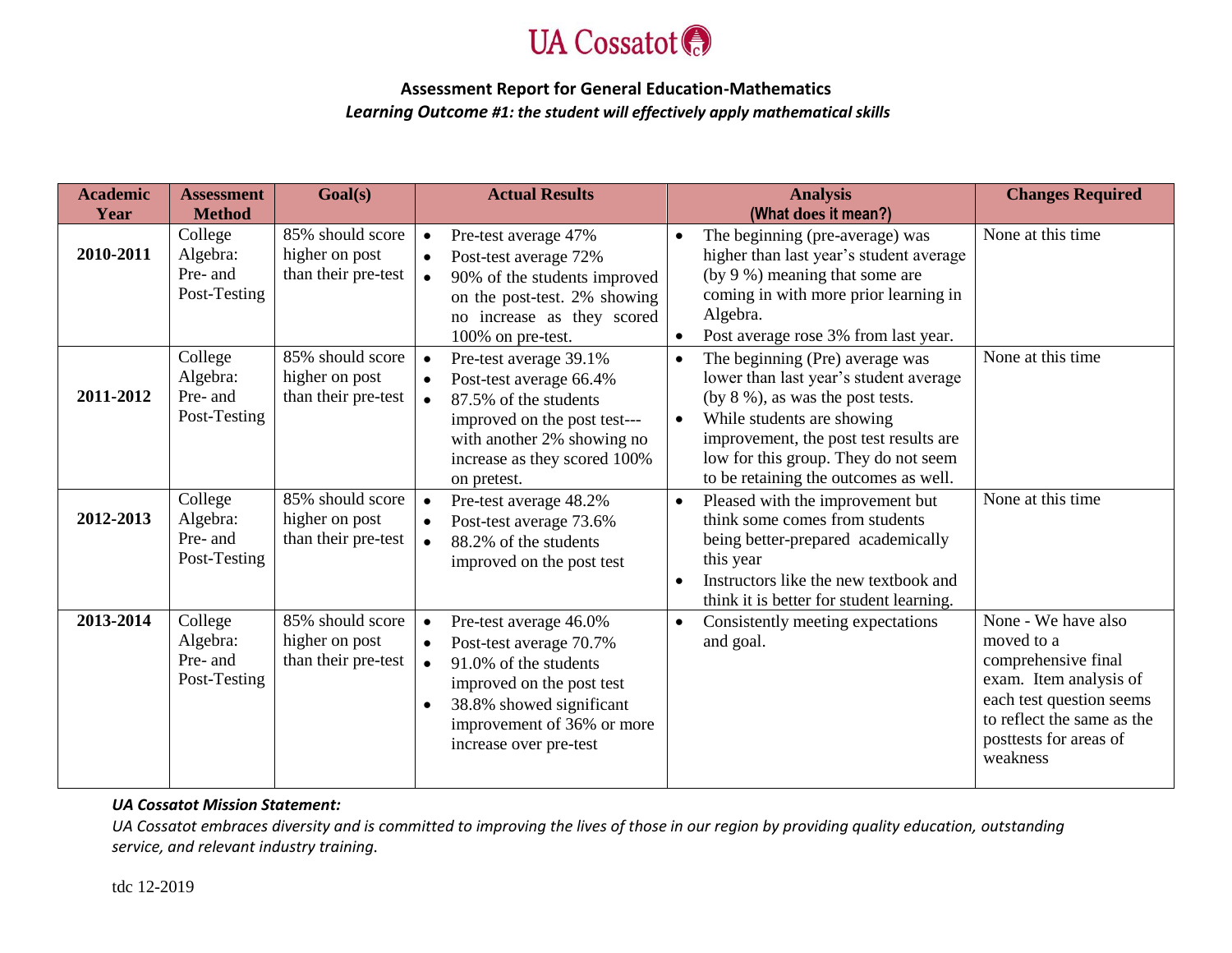

# **Assessment Report for General Education-Mathematics** *Learning Outcome #1: the student will effectively apply mathematical skills*

| 2014-2015 | College<br>Algebra:<br>Pre- and<br>Post-Testing | 85% should score<br>higher on post<br>than their pre-test | Pre-test average 51.9%<br>Post-test average 79.5%<br>$\bullet$<br>75.3% of the students<br>improved on the post test<br>34%<br>showed<br>significant<br>improvement of 43% or more<br>increase over pre-test | Did not quite meet the goal of 85%.<br>13% of the students showed no change.<br>That is a significantly high number for<br>this class since the pre-test showed a high<br>average of knowledge to begin the course. | Have faculty stress the<br>importance of trying their<br>best on the post-test.<br>Check to see if grades<br>reflect the same results |
|-----------|-------------------------------------------------|-----------------------------------------------------------|--------------------------------------------------------------------------------------------------------------------------------------------------------------------------------------------------------------|---------------------------------------------------------------------------------------------------------------------------------------------------------------------------------------------------------------------|---------------------------------------------------------------------------------------------------------------------------------------|
| 2015-2016 | College<br>Algebra:<br>Pre- and<br>Post-Testing | 85% should score<br>higher on post<br>than their pre-test | Pre-test average 38.7%<br>Post-test average. 72.3%<br>86.4% of the students<br>improved on the post test<br>9.1% stayed the same                                                                             | Met the goal of 85%                                                                                                                                                                                                 | <b>NONE</b>                                                                                                                           |
| 2016-2017 | College<br>Algebra:<br>Pre- and<br>Post-Testing | 85% should score<br>higher on post<br>than their pre-test | Pre-test average 37.3%<br>$\bullet$<br>Post-test average. 73.3%<br>$\bullet$<br>87.8% of the students<br>improved on the post test<br>6.1% stayed the same                                                   | Met the goal of 85%                                                                                                                                                                                                 | <b>NONE</b>                                                                                                                           |

#### *UA Cossatot Mission Statement:*

*UA Cossatot embraces diversity and is committed to improving the lives of those in our region by providing quality education, outstanding service, and relevant industry training.*